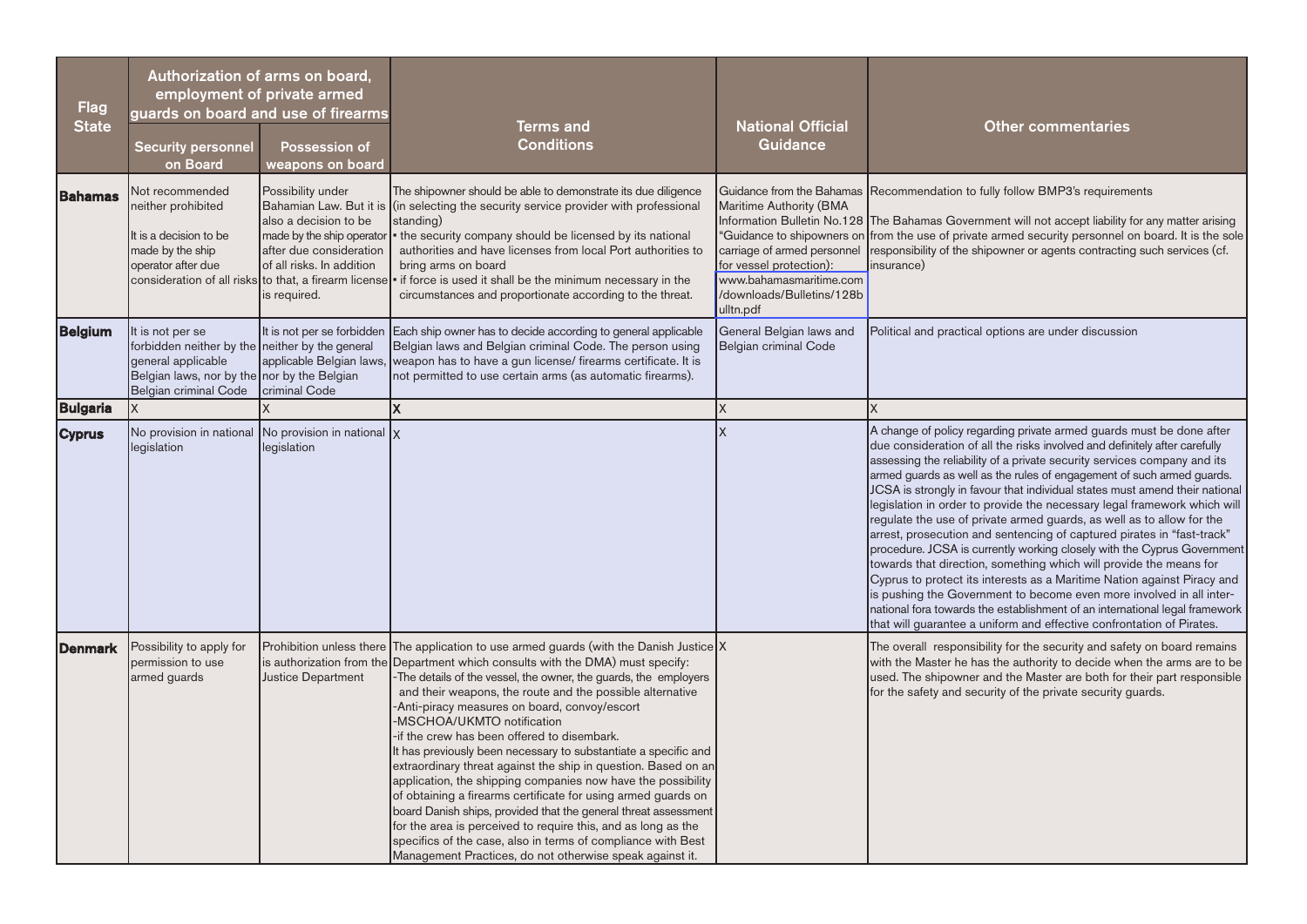| <b>Flag</b><br><b>State</b> | <b>Security personnel</b><br>on Board                                                                                                                                                                                                                                                                                                                                   | Authorization of arms on board,<br>employment of private armed guards<br>on board and use of firearms<br><b>Possession of</b><br>weapons on board                                                                                                                                                          | <b>Terms and</b><br><b>Conditions</b>                                                                                                                                                                                                                                               | <b>National Official</b><br>Guidance                                                                                                                                                                        | <b>Other commentaries</b>                                                                                                                                                                                                                                                                                                                                                                                                                                                                                                                                                                                                                                                                                                                                                                                                                                                                                                                             |
|-----------------------------|-------------------------------------------------------------------------------------------------------------------------------------------------------------------------------------------------------------------------------------------------------------------------------------------------------------------------------------------------------------------------|------------------------------------------------------------------------------------------------------------------------------------------------------------------------------------------------------------------------------------------------------------------------------------------------------------|-------------------------------------------------------------------------------------------------------------------------------------------------------------------------------------------------------------------------------------------------------------------------------------|-------------------------------------------------------------------------------------------------------------------------------------------------------------------------------------------------------------|-------------------------------------------------------------------------------------------------------------------------------------------------------------------------------------------------------------------------------------------------------------------------------------------------------------------------------------------------------------------------------------------------------------------------------------------------------------------------------------------------------------------------------------------------------------------------------------------------------------------------------------------------------------------------------------------------------------------------------------------------------------------------------------------------------------------------------------------------------------------------------------------------------------------------------------------------------|
| Estonia                     |                                                                                                                                                                                                                                                                                                                                                                         |                                                                                                                                                                                                                                                                                                            |                                                                                                                                                                                                                                                                                     |                                                                                                                                                                                                             |                                                                                                                                                                                                                                                                                                                                                                                                                                                                                                                                                                                                                                                                                                                                                                                                                                                                                                                                                       |
| Finland                     | A private security<br>company will get a<br>job where carrying a gun<br>is necessary for self-<br>defence. Permission for<br>private armed guards<br>onboard ships could be board the vessel. This<br>issued as from today for restriction can also be<br>so called short guns<br>(revolvers and smaller<br>guns) for protecting the army unit on the use of<br>vessel. | The interpretation of the<br>private security service is<br>licence for performing a that heavier firearms can<br>be used if the client<br>contracts is established<br>for acting as guard for<br>persons (seafarers) on-<br>circumvented if the safety<br>guard is educated by an<br>shotguns and rifles. |                                                                                                                                                                                                                                                                                     | The approval procedure is<br>based on the Firearms Act<br>Services (543/2002).<br>Licences are issued by the<br>Police Administration.                                                                      | Referring to TraFi (Maritime Administration) the armed guards can't be<br>employed according to the STCW-regulations and they can't be<br>(1/1998) and the Government regarded as passengers. Their position in the crew list must be safety<br>Decree on Private Security officer or safe guard. The Master remains overall responsible for the<br>safety and security onboard. The FSA opinion is that the right to make<br>decisions about using arms belongs to the safety guard but the captain<br>is also in the position to inter-pose his veto (however it should be taken into<br>account that a Master doesn't necessarily have the appropriate military<br>experience). The FSA opinion is that we must continue pursuing a<br>policy to get government guidance. The optimal solution would be if the<br>government decided to send units from the Finnish Army onboard.<br>Unfortunately we don't have any military bases in the region. |
| <b> France</b>              | Prohibition                                                                                                                                                                                                                                                                                                                                                             | <b>Prohibition BUT</b><br>Authorization can be<br>granted under certain<br>conditions determined<br>by decree                                                                                                                                                                                              | IX.                                                                                                                                                                                                                                                                                 | <b>General French Laws (Act</b><br>n° 83-629 of 12th July<br>1983: this law lists the<br>allowed activities of private<br>surveillance and does not<br>include the maritime<br>activities; decree n° 95-589 | Recommendation to fully follow BMP3's requirements.                                                                                                                                                                                                                                                                                                                                                                                                                                                                                                                                                                                                                                                                                                                                                                                                                                                                                                   |
| Germany                     | by German Flag State<br><b>BUT</b> it is not forbidden<br>per se neither by the<br>general applicable<br>German laws, nor by the German laws, nor by<br>German Criminal Code<br>(might be methods of<br>self defence)                                                                                                                                                   | by German Flag State<br><b>BUT</b> it is not forbidden<br>per se neither by the<br>general applicable<br>the German Criminal<br>Code (might be methods<br>of self defence)                                                                                                                                 | Requests never approved Requests never approved Each shipowner has to decide according to general<br>applicable German Laws and German criminal Code. The<br>person using a weapon has to have a gun licence/firearms<br>cerificate. It is not permitted to use automatic firearms. | General German laws and<br>General criminal Code                                                                                                                                                            | Political and practical options are under discussion.                                                                                                                                                                                                                                                                                                                                                                                                                                                                                                                                                                                                                                                                                                                                                                                                                                                                                                 |
| Greece                      | Prohibition                                                                                                                                                                                                                                                                                                                                                             | Prohibition                                                                                                                                                                                                                                                                                                | X                                                                                                                                                                                                                                                                                   | Existing Greek legislation                                                                                                                                                                                  | Proposal of UGS on a draft law concerning the employment of private<br>armed guards on board Greek-flagged vessels will be submitted to<br>the government for examination and possibly adoption in the summer<br>recess committee by the Parliament. In accordance with the proposed<br>legislation, private armed guards will be allowed on board, subject to<br>a precise authorisation and under strict conditions. The above measure<br>is optional for shipowners.                                                                                                                                                                                                                                                                                                                                                                                                                                                                               |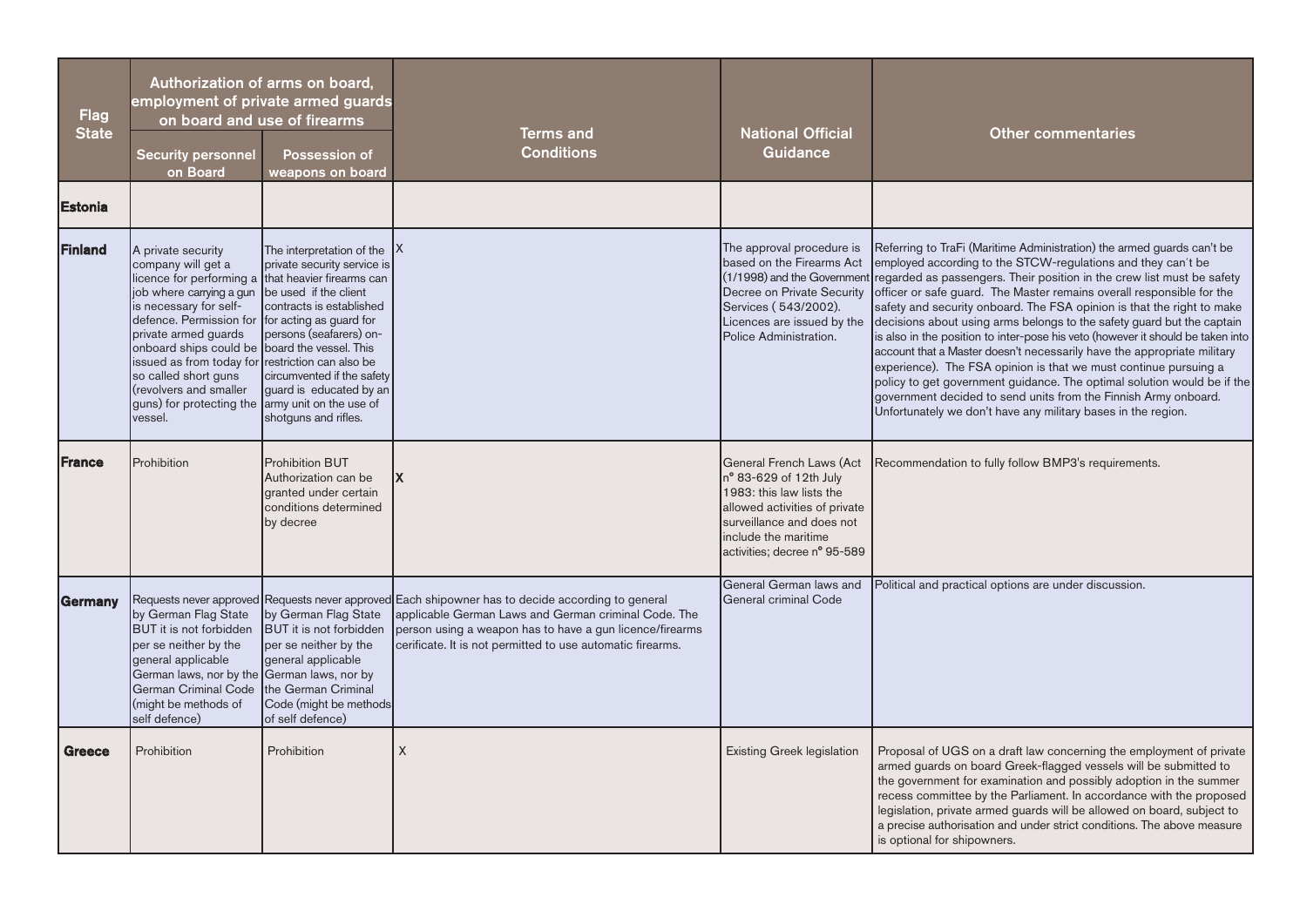| <b>Flag State</b>  | <b>Security personnel</b><br>on Board                                                                                                                                                                                                                                                                                                      | Authorization of arms on board,<br>employment of private armed guards on<br>board and use of firearms<br><b>Possession of weapons</b><br>on board                                                                                                                                                                                                                                                                                                                                                                                                                                             | <b>Terms and</b><br><b>Conditions</b>                                                                                                                                                                                                                                                                                                                                                                                                                                                                                                                                                                                             | <b>National Official</b><br>Guidance                                                                                                                                                                                                                                        | <b>Other commentaries</b>                                                                                                                                                                                                                                                                                                                                                                                                                                                                                                                               |
|--------------------|--------------------------------------------------------------------------------------------------------------------------------------------------------------------------------------------------------------------------------------------------------------------------------------------------------------------------------------------|-----------------------------------------------------------------------------------------------------------------------------------------------------------------------------------------------------------------------------------------------------------------------------------------------------------------------------------------------------------------------------------------------------------------------------------------------------------------------------------------------------------------------------------------------------------------------------------------------|-----------------------------------------------------------------------------------------------------------------------------------------------------------------------------------------------------------------------------------------------------------------------------------------------------------------------------------------------------------------------------------------------------------------------------------------------------------------------------------------------------------------------------------------------------------------------------------------------------------------------------------|-----------------------------------------------------------------------------------------------------------------------------------------------------------------------------------------------------------------------------------------------------------------------------|---------------------------------------------------------------------------------------------------------------------------------------------------------------------------------------------------------------------------------------------------------------------------------------------------------------------------------------------------------------------------------------------------------------------------------------------------------------------------------------------------------------------------------------------------------|
|                    | <b>Hong Kong Recommended but</b><br>experienced security<br>consultants only (not<br>considered as security<br>guards; possibly signed<br>on as supernumeraries;)<br>to assist the crew in<br>following BMP's require-<br>ments and give confidence<br>to all on board                                                                     | Not recommended (risk of<br>escalation of violence and risks<br>to the crew); But in case of no<br>naval protection: possibility to<br>obtain authorization to carry<br>weapons. The ship owners have<br>to request a letter for the carriage<br>of weapons on board. Conditions:<br>1. Possession of weapons only<br>by the Master or person author-<br>ized by the owner; 2. Take into<br>consideration: - criteria of choice<br>of the security consultants;<br>legal situation and liabilities;<br>request agreement of other<br>parties involved in the voyage;<br>briefing of the crew. | Training and certification in Hong-Kong                                                                                                                                                                                                                                                                                                                                                                                                                                                                                                                                                                                           | Marine Department Security<br>Advisories No. 14 (which<br>supersedes No.4)                                                                                                                                                                                                  | Recommendation to join Chinese naval convoy escort;<br>Recommendation to fully follow BMP3's requirements;                                                                                                                                                                                                                                                                                                                                                                                                                                              |
| <b>Ireland</b>     | Ιx                                                                                                                                                                                                                                                                                                                                         |                                                                                                                                                                                                                                                                                                                                                                                                                                                                                                                                                                                               | X                                                                                                                                                                                                                                                                                                                                                                                                                                                                                                                                                                                                                                 | Ιx                                                                                                                                                                                                                                                                          | X                                                                                                                                                                                                                                                                                                                                                                                                                                                                                                                                                       |
| <b>Isle of Man</b> | Neither recommended or No prohibition.<br>prohibited.<br>by the ship operator after<br>due consideration of all<br>the risks.                                                                                                                                                                                                              | required for the carriage of<br>When in port, local laws con-<br>cerning the carriage and use<br>of firearms must be complied<br>with. When in the territorial<br>sea, due account should be<br>taken of any applicable laws.                                                                                                                                                                                                                                                                                                                                                                 | The decision to use armed guards should not be made<br>A Manx firearms licence is not without first conducting a thorough risk analysis in<br>cooperation with the vessel's insurance underwriters,<br>It is a decision to be made firearms on board a Manx ship charterers and legal counsel. The risk assessment does<br>unless in Manx territorial waters. not need to be approved by the Registry. Vetting and<br>selection of a Private Security Provider remains the<br>responsibility of the ship owner. The Master's overriding<br>authority for safety and security of the vessel should be<br>established with the PSP. | Industry Circular no.16, April<br>2011: Piracy Counter Measures.<br>http://www.gov.im/lib/docs/ded<br>acycounte.pdf                                                                                                                                                         | All Manx vessels are requested to register with MSCHOA prior to<br>entering the risk area.<br>/shipregistry/survey/industryc The use of BMP when in the risk area is recommended. Security<br>irculars/industrycircular16pir operatives should have the same health and safety protections as<br>crew. Use of firearms on vessels with dangerous cargoes requires<br>special consideration, mitigation measures should be put in place.<br>Procedures and facilities should be put in place for stowage and<br>control of firearms/ammunition on board. |
| <b>Italy</b>       | Adoption of Decree-law<br>n.107 of 12 July 2011 that<br>allow, in article 5, to place<br>armed guards (governmental<br>or in case of unavailability<br>private contractors) on<br>board Italian flagged vessels.<br>DL n.107 entered into force<br>on 12 July 2011, the same<br>day of its publication on<br>the Italian Official Journal. | No provision in national law.                                                                                                                                                                                                                                                                                                                                                                                                                                                                                                                                                                 | IX                                                                                                                                                                                                                                                                                                                                                                                                                                                                                                                                                                                                                                | possible to embark armed<br>guards on board from the<br>Naval Forces that may also<br>military forces, and use of arms<br>to ensure the protection of the<br>ship and crew. In case of<br>unavailability of governmental<br>guards, private contractors<br>can be embarked. | On request of the shipowners Detailed rules and terms of reference for armed guards will be<br>who bear the entire cost, it is stipulated within 60 days from the entry into force through a<br>Decree of the Ministry of Internal Affairs concerted with the<br>Ministry of Defence and the Ministry of Transport that will fix the<br>requirements for the possess, use, purchase and transport of<br>appeal to personnel of others arms and munitions on board.                                                                                      |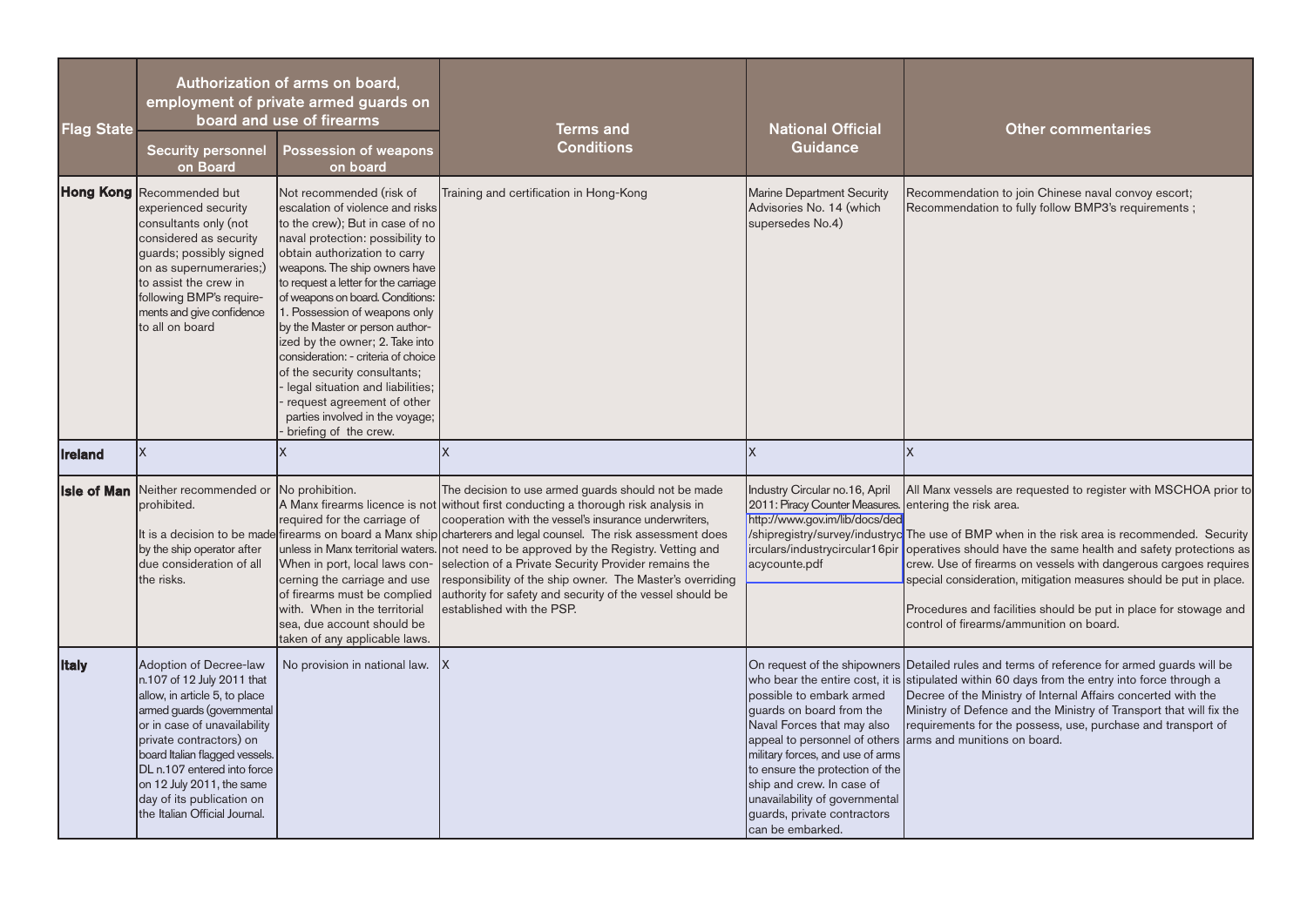| <b>Flag State</b> | <b>Security personnel</b><br>on Board                                                                                                                                                                                                                       | Authorization of arms on board,<br>employment of private armed guards on<br>board and use of firearms<br><b>Possession of</b><br>weapons on board | <b>Terms and</b><br><b>Conditions</b>                                                                                                                                                                                                                                                                                                                                                                                                                                                                                                                                                                                                                                                                                                                                                                                                 | <b>National Official</b><br>Guidance                                                                                                                                                                                                                                                                                                                                                                                                                                                                                                                                                                                                                                                                                                 | <b>Other commentaries</b>                                                                                                                                                                                                                                                                                                                                                                             |
|-------------------|-------------------------------------------------------------------------------------------------------------------------------------------------------------------------------------------------------------------------------------------------------------|---------------------------------------------------------------------------------------------------------------------------------------------------|---------------------------------------------------------------------------------------------------------------------------------------------------------------------------------------------------------------------------------------------------------------------------------------------------------------------------------------------------------------------------------------------------------------------------------------------------------------------------------------------------------------------------------------------------------------------------------------------------------------------------------------------------------------------------------------------------------------------------------------------------------------------------------------------------------------------------------------|--------------------------------------------------------------------------------------------------------------------------------------------------------------------------------------------------------------------------------------------------------------------------------------------------------------------------------------------------------------------------------------------------------------------------------------------------------------------------------------------------------------------------------------------------------------------------------------------------------------------------------------------------------------------------------------------------------------------------------------|-------------------------------------------------------------------------------------------------------------------------------------------------------------------------------------------------------------------------------------------------------------------------------------------------------------------------------------------------------------------------------------------------------|
| Japan             | Prohibition                                                                                                                                                                                                                                                 | Prohibition                                                                                                                                       | X                                                                                                                                                                                                                                                                                                                                                                                                                                                                                                                                                                                                                                                                                                                                                                                                                                     | Japanese Firearms and Swords<br>Control Law (which in principle<br>prohibits the possession of arms<br>and swords in Japan)                                                                                                                                                                                                                                                                                                                                                                                                                                                                                                                                                                                                          | Possibility of discussion on the issue in Japan if the current<br>increasing level of violence of piracy acts isn't rectified                                                                                                                                                                                                                                                                         |
| <b>Liberia</b>    | No prohibition<br>Within the master's<br>discretion<br>only if the Administrat-<br>ion's requirements are<br>satisfied                                                                                                                                      | No prohibition<br>Within the master's<br>discretion                                                                                               | Owner or Master shall conduct risk assessment as described in<br>MSA 03/2011 and the Guidance;<br>Owner must take appropriate measures to verify the credibility<br>and experience of the company, as detailed in MSA 03/2011<br>and the Guidance.<br>Provisions relating to PCASP should be included in an Appendix<br>to the Ship Security Plan (SSP). The appendix should include<br>the following features:<br>Procedures pertaining to application of additional anti-piracy<br>measures<br>Watch keeping and vigilance<br>Communication procedures with the PCASP<br>Use of defensive measures<br>Use of passive/non lethal devices<br>Authority of the Master (PCASP embarked on the vessel are at<br>all times subject to the overriding authority of the vessel's Master)<br>Activation of PCASP and the risk of escalation. | Guidance from the Bureau of<br>Maritime Affairs of the Republic<br>of Liberia: 1. Maritime Security<br>Advisory-03/2011: www.liscr.com/<br>liscr/Portals/0/SecurityAdvisory<br>03-2011.pdf "Interim IMO<br>Guidance on the use of Privately<br><b>Contracted Armed Security</b><br>Personnel on Board Ships in the<br>High Risk Area"<br>2. "Piracy: Guidance for Liberian<br>Flagged Vessels Regarding 3rd<br>Party Security Teams 2011"<br>3. Liberian maritime regulations<br>10.296 and Section 296 which<br>specify that ship's Master shall<br>assume full responsibility for the<br>safety of the members of the crews<br>and passengers, and has to take<br>all necessary and appropriate<br>steps in connection therewith). | Recommendations to the ship owner:<br>Due diligence<br>Training of crew and PCASP<br>To discuss in detail the insurance coverage that the maritime<br>security company holds<br>Assure that a Use of Force Continuum is established as part<br>of the contract with the PMSC                                                                                                                          |
| Lithuania         | No legal disposition to<br>place armed guards<br>(private or state) on<br>merchant ship.                                                                                                                                                                    | No legal ground to arm<br>ship's crew.                                                                                                            | X                                                                                                                                                                                                                                                                                                                                                                                                                                                                                                                                                                                                                                                                                                                                                                                                                                     |                                                                                                                                                                                                                                                                                                                                                                                                                                                                                                                                                                                                                                                                                                                                      | After the IMO guidelines for armed guards on board are<br>published, the Lithuanian Shipowners do expect to start their<br>talks with officials and to investigate possibilities to place<br>armed guards on board.                                                                                                                                                                                   |
| <b>Malta</b>      |                                                                                                                                                                                                                                                             | X                                                                                                                                                 | X                                                                                                                                                                                                                                                                                                                                                                                                                                                                                                                                                                                                                                                                                                                                                                                                                                     | X                                                                                                                                                                                                                                                                                                                                                                                                                                                                                                                                                                                                                                                                                                                                    | $\mathsf{x}$                                                                                                                                                                                                                                                                                                                                                                                          |
|                   | Netherlands No prohibition per se                                                                                                                                                                                                                           | According to Dutch law, it is X<br>forbidden to have fire arms<br>on board a Dutch flagged                                                        |                                                                                                                                                                                                                                                                                                                                                                                                                                                                                                                                                                                                                                                                                                                                                                                                                                       |                                                                                                                                                                                                                                                                                                                                                                                                                                                                                                                                                                                                                                                                                                                                      | In practice this means that Dutch law does not permit to place<br>a private armed team on board with sufficient weapons to act<br>n case of a piracy attack.                                                                                                                                                                                                                                          |
| <b>Norway</b>     | No prohibition (the Act of<br>16 February 2007 states<br>that actions should be<br>taken by the master in<br>order to avoid and prohibit<br>piracy and this could<br>include the use of force,<br>e.g. private armed guards<br>on board flag state vessels) | No prohibition                                                                                                                                    | Private guidelines with detailed regulations have been published. *Act of 16 February 2007 No.9<br>by The Norwegian Shipowners' Mutual War Risk Club (DNK) relating to Ship Safety and<br>According to the guidelines the DNK has to be notified in<br>advance when the ship owner considers using PSC.<br>According to the Regulation on weapons, the shipowner<br>needs a license issued by the local police. The license is<br>issued for a period of six month. The license is a general<br>permission given to the company to have private armed<br>guards on board the companies' Norwegian flagged vessels. mobile offshore drilling units                                                                                                                                                                                     | Security (The Ship Safety and<br>Security Act) art. 39 and 40.<br>*Amendments to the Regulation of<br>22 June 2004 No. 972<br>concerning protective security<br>measures on board ships and                                                                                                                                                                                                                                                                                                                                                                                                                                                                                                                                          | n the amended regulation that came into force 1 July 2011:<br>The Master remains in command and has the last word in all<br>cases;<br>The ship owner has the overall responsibility for the safety<br>and security on board;<br>Each party to the contract agrees to bear the responsibility<br>for its own people and property without the right of recourse<br>against the other contracting party; |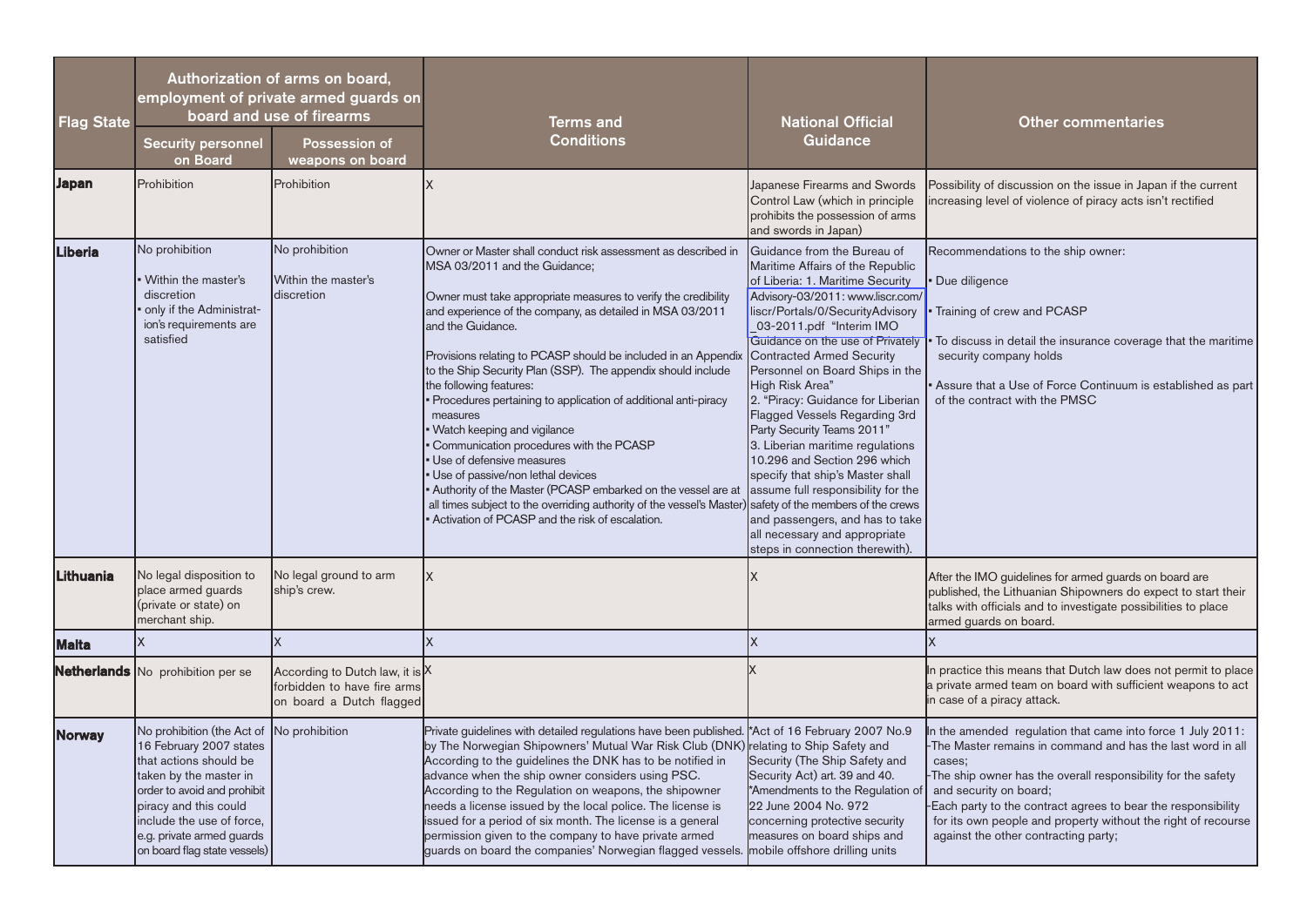| <b>Flag</b><br><b>State</b> | Authorization of arms on board,<br>employment of private armed guards on<br>board and use of firearms                                                                                                                                                                                                               |                                                                                                                                                                                                                                                                                                                                                                                                                                                                                                                                                                                                                                                                                                                                                                                                                                                                                | <b>Terms and</b><br><b>Conditions</b>                                                                                                                                                                                                                  | <b>National Official</b><br><b>Guidance</b>                                                                                          | <b>Other commentaries</b>                                                                                                                                                                                                                                                                                                                                                                                                                                                                                                                                                                                                                                                                                                                                                                    |
|-----------------------------|---------------------------------------------------------------------------------------------------------------------------------------------------------------------------------------------------------------------------------------------------------------------------------------------------------------------|--------------------------------------------------------------------------------------------------------------------------------------------------------------------------------------------------------------------------------------------------------------------------------------------------------------------------------------------------------------------------------------------------------------------------------------------------------------------------------------------------------------------------------------------------------------------------------------------------------------------------------------------------------------------------------------------------------------------------------------------------------------------------------------------------------------------------------------------------------------------------------|--------------------------------------------------------------------------------------------------------------------------------------------------------------------------------------------------------------------------------------------------------|--------------------------------------------------------------------------------------------------------------------------------------|----------------------------------------------------------------------------------------------------------------------------------------------------------------------------------------------------------------------------------------------------------------------------------------------------------------------------------------------------------------------------------------------------------------------------------------------------------------------------------------------------------------------------------------------------------------------------------------------------------------------------------------------------------------------------------------------------------------------------------------------------------------------------------------------|
|                             | <b>Security personnel</b><br>on Board                                                                                                                                                                                                                                                                               | Possession of weapons on<br>board                                                                                                                                                                                                                                                                                                                                                                                                                                                                                                                                                                                                                                                                                                                                                                                                                                              |                                                                                                                                                                                                                                                        |                                                                                                                                      |                                                                                                                                                                                                                                                                                                                                                                                                                                                                                                                                                                                                                                                                                                                                                                                              |
| Poland                      | No legal disposition to<br>place armed guards<br>(private or state) on<br>merchant ship.                                                                                                                                                                                                                            | No legal ground to arm ship's<br>crew.                                                                                                                                                                                                                                                                                                                                                                                                                                                                                                                                                                                                                                                                                                                                                                                                                                         | lx.                                                                                                                                                                                                                                                    |                                                                                                                                      | There is no need for such legal dispositions in Poland. This is due<br>to the fact that almost all ocean-going vessels which are owned<br>and/ or operated by the Polish Shipowners are registered under<br>the 3rd country Flag therefore, the problem of crew security and<br>safety is regulated and/or remains under scrutiny and control of<br>the respective Flag State administration.                                                                                                                                                                                                                                                                                                                                                                                                |
| Portugal                    | No legal disposition<br>allowing for the presence<br>of armed guards on board                                                                                                                                                                                                                                       | No legal disposition allowing the<br>existence and the use of<br>weapons on board.                                                                                                                                                                                                                                                                                                                                                                                                                                                                                                                                                                                                                                                                                                                                                                                             | To adopt this measure a specific permission from the<br>Portuguese Administration is required.                                                                                                                                                         | X                                                                                                                                    |                                                                                                                                                                                                                                                                                                                                                                                                                                                                                                                                                                                                                                                                                                                                                                                              |
|                             | <b>Singapore</b> No prohibition.                                                                                                                                                                                                                                                                                    | carriage and use of fire-arms and<br>ammunition on board Singapore<br>registered ships is not<br>encouraged.                                                                                                                                                                                                                                                                                                                                                                                                                                                                                                                                                                                                                                                                                                                                                                   | No prohibition. With a caveat that The MPA Shipping circular No. 11 of 2011 refers to the<br>interim guidance in IMO document MSC.1/Circ.1405,<br>23 May 2011. Owners embarking PCASP should keep<br>the Registry informed of their decision via email | of Singapore Shipping<br>Circular no.11 of 2011, 10<br>sites/port and shipping/<br>circulars and notices/<br>ge?filename=sc11-11.xml | Maritime and Port Authority There may be scenarios that ship owners are considering the use<br>of armed guards for ships transiting the piracy High Risk Area due<br>to the increased threat by Somalia-based pirates. However, the<br>June 2011 www.mpa.gov.sg/ use of PCASP should not be considered as an alternative to Best<br>Management Practices (BMP) and other protective measures.<br>While the crew of a Singapore-registered ship, or their hired armed<br>shipping_circulars_detail.pa security personnel may lawfully bear arms, they will still be liable<br>under Singapore's laws if they use their arms on board the ship<br>without lawful excuse, as a person on board is not exempted from<br>criminal liability in respect of any office that he commits on the ship. |
| <b>Slovenia</b>             | X                                                                                                                                                                                                                                                                                                                   |                                                                                                                                                                                                                                                                                                                                                                                                                                                                                                                                                                                                                                                                                                                                                                                                                                                                                |                                                                                                                                                                                                                                                        |                                                                                                                                      |                                                                                                                                                                                                                                                                                                                                                                                                                                                                                                                                                                                                                                                                                                                                                                                              |
| <b>Spain</b>                | Royal Decree 1628/2009<br>on private security and<br>weapons.allows to take<br>on board Spanish flag<br>ships (both merchant and<br>fishing vessels) armed<br>accomplish protection<br>tasks (preventing and<br>ships are outside the<br>and confront a situation<br>of particular risk to<br>persons and property. | The Order PRE/2914/2009<br>developed Royal Decree 1628/2009<br>by setting the conditions for the<br>possession, control, use and<br>acquisition of war weapons' by<br>private security companies, as well<br>private security guards to as the characteristics of authorized<br>weapons. According to this Order,<br>these services may only be provided<br>repelling attacks), if such by security companies established in<br>Spain, registered in the Spanish<br>Spanish territorial waters Interior Ministry and authorized to<br>provide monitoring and protection<br>activities and services. The security<br>quards must make limited use of<br>such weapons, with the sole aim of<br>preventing and discouraging from<br>possible attacks, but may, if necess-<br>ary, use the weapons in order to<br>repel an armed aggression in a<br>properly and proportional way. | <b>X</b>                                                                                                                                                                                                                                               | Royal Decree 1628/2009,<br>on private security and<br>weapons.<br>Order PRE/2914/2009.                                               |                                                                                                                                                                                                                                                                                                                                                                                                                                                                                                                                                                                                                                                                                                                                                                                              |